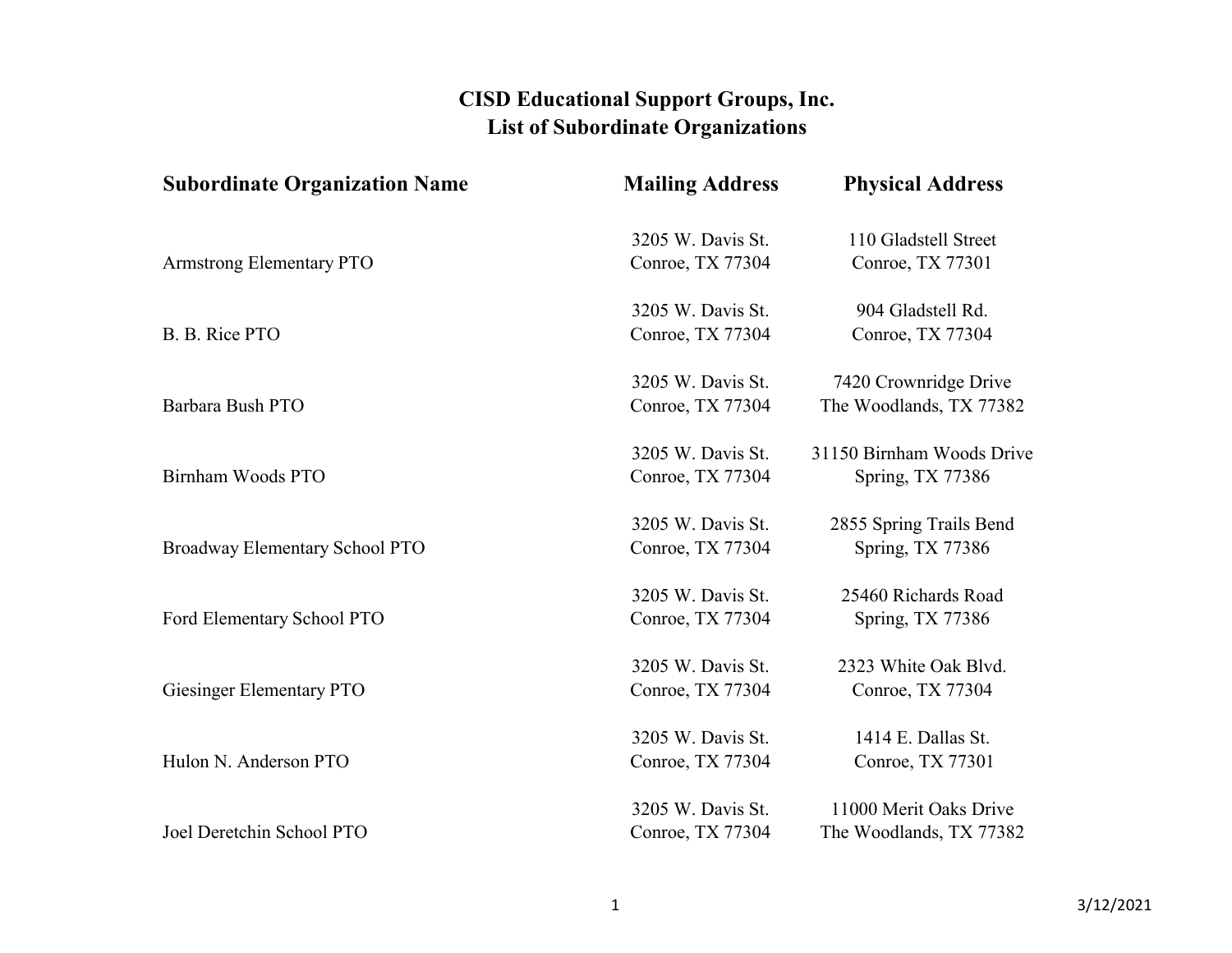| <b>Subordinate Organization Name</b> | <b>Mailing Address</b> | <b>Physical Address</b>       |
|--------------------------------------|------------------------|-------------------------------|
|                                      | 3205 W. Davis St.      | 2760 Northridge Forest Dr     |
| Kaufman Elementary PTO               | Conroe, TX 77304       | Spring, TX 77386              |
|                                      | 3205 W. Davis St.      | 1300 Many Pines Rd            |
| Lamar PTO                            | Conroe, TX 77304       | The Woodlands, TX 77380       |
|                                      | 3205 W. Davis St.      | 4200 Falls Lakes Dr.          |
| Lucille J Bradley Elementary PTO     | Conroe, TX 77304       | Spring, TX 77386              |
|                                      | 3205 W. Davis St.      | 16415 FM 3083 Rd.             |
| Milam Mustangs PTO                   | Conroe, TX 77304       | Conroe, TX 77302              |
|                                      | 3205 W. Davis St.      | 1717 Loop 336 West            |
| OA Reaves Elementary School PTO      | Conroe, TX 77304       | Conroe, TX 77304              |
|                                      | 3205 W. Davis St.      | 670 Beach Airport Road        |
| Patterson Elementary PTO             | Conroe, TX 77304       | Conroe, TX 77301              |
|                                      | 3205 W. Davis St.      | 1101 Foster Drive             |
| Runyan Elementary PTO                | Conroe, TX 77304       | Conroe, TX 77301              |
|                                      | 3205 W. Davis St.      | 14796 Highway 105             |
| S.F. Austin Elementary PTO           | Conroe, TX 77304       | Conroe, TX 77306              |
|                                      | 3205 W. Davis St.      | 4920 West Panther Creek Drive |
| Sally K. Ride Elementary PTO         | Conroe, TX 77304       | The Woodlands, TX 77381       |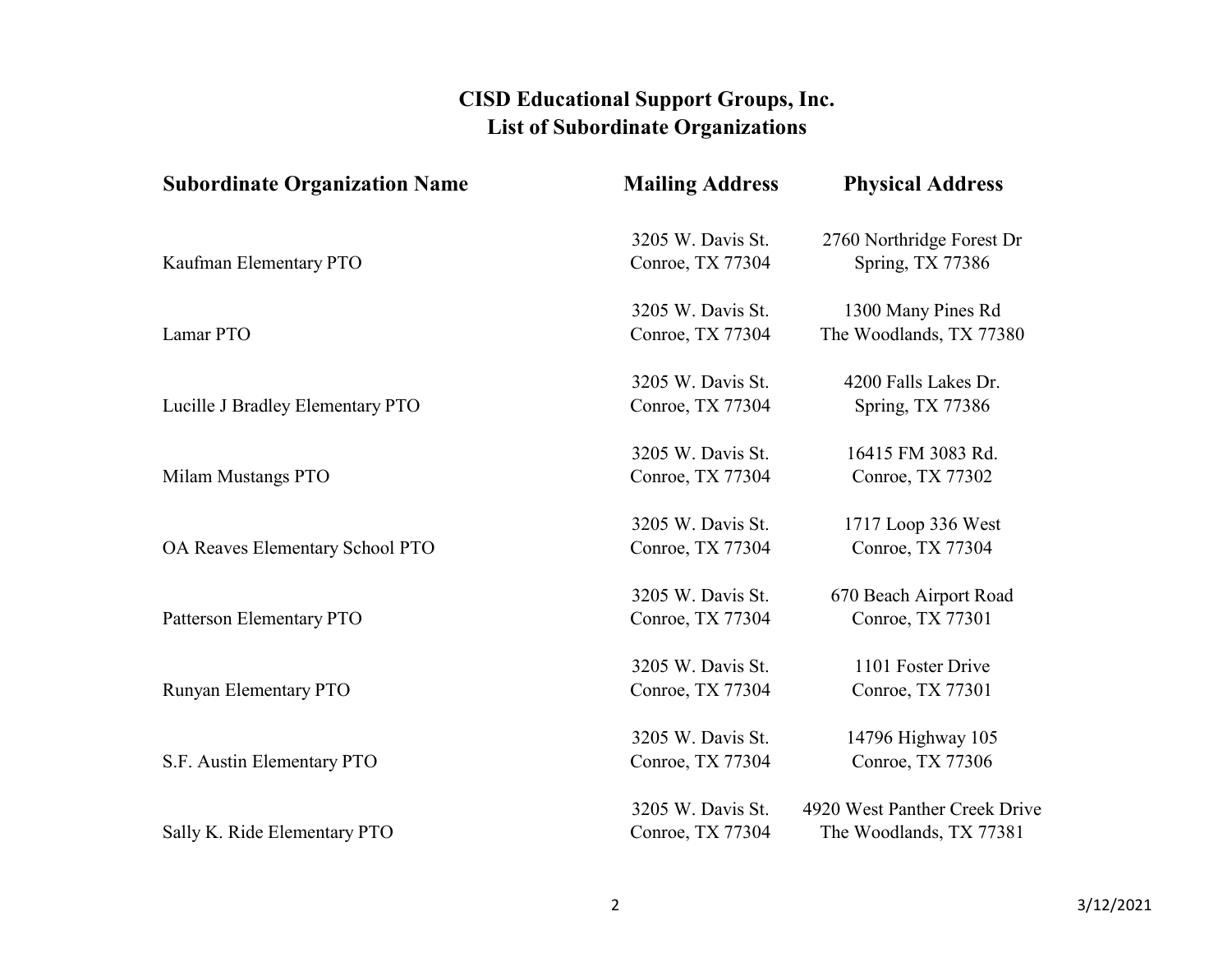| <b>Subordinate Organization Name</b> | <b>Mailing Address</b> | <b>Physical Address</b>     |
|--------------------------------------|------------------------|-----------------------------|
|                                      | 3205 W. Davis St.      | 17601 FM 1314               |
| San Jacinto Elementary PTO           | Conroe, TX 77304       | Conroe, TX 77304            |
|                                      | 3205 W. Davis St.      | 28601 Birnham Woods Dr      |
| <b>Snyder Elementary School PTO</b>  | Conroe, TX 77304       | Spring, TX 77386            |
|                                      | 3205 W. Davis St.      | 680 Fish Creek Thoroughfare |
| <b>Stewart Elementary PTO</b>        | Conroe, TX 77304       | Montgomery, TX 77316        |
|                                      | 3205 W. Davis St.      | 10261 Harper's School Road  |
| Suchma Elementary PTO                | Conroe, TX 77304       | Conroe, TX 77385            |
|                                      | 3205 W. Davis St.      | 800 Beach Airport Road      |
| <b>Bozman PTO</b>                    | Conroe, TX 77304       | Conroe, TX 77301            |
|                                      | 3205 W. Davis St.      | 4182 Trench Lane            |
| Clark Intermediate School PTO        | Conroe, TX 77304       | Spring, TX 77386            |
|                                      | 3205 W. Davis St.      | 16283 FM 3083               |
| Grangerland Intermediate PTO         | Conroe, TX 77304       | Conroe, TX 77302            |
|                                      | 3205 W. Davis St.      | 6800 Alden Bridge           |
| Mitchell PTO                         | Conroe, TX 77304       | The Woodlands, TX 77382     |
|                                      | 3205 W. Davis St.      | 2375 Montgomery Park Blvd.  |
| The Parents and Teachers for Cryar   | Conroe, TX 77304       | Conroe, TX 77304            |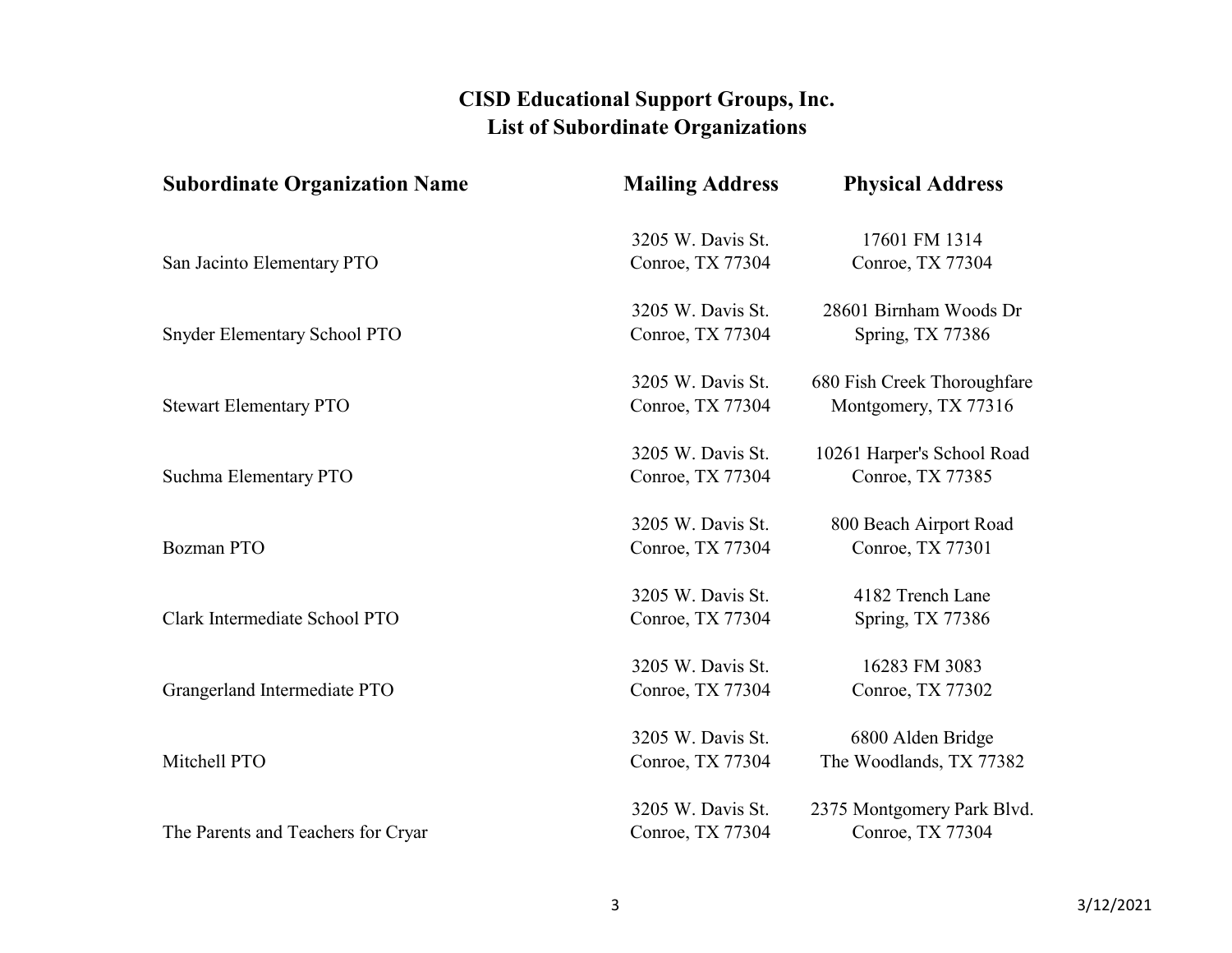| <b>Subordinate Organization Name</b>    | <b>Mailing Address</b> | <b>Physical Address</b>   |
|-----------------------------------------|------------------------|---------------------------|
|                                         | 3205 W. Davis St.      | 3333 Waterbend Cove       |
| Tom Cox Intermediate School PTO         | Conroe, TX 77304       | Spring, TX 77386          |
|                                         | 3205 W. Davis St.      | 1100 North Thompson St.   |
| Travis Timberwolves PTO                 | Conroe, TX 77304       | Conroe, TX 77301          |
|                                         | 3205 W. Davis St.      | 27125 Geffert Wright      |
| Vogel Intermediate School PTO           | Conroe, TX 77304       | Spring, TX 77386          |
|                                         | 3205 W. Davis St.      | 3800 S. Panther Creek Dr. |
| <b>Highland Girls Parents Club</b>      | Conroe, TX 77304       | The Woodlands, TX 77381   |
|                                         | 3205 W. Davis St.      | 16780 Needham Road        |
| Irons Hawks Booster Club                | Conroe, TX 77304       | Conroe, TX 77385          |
|                                         | 3205 W. Davis St.      | 16780 Needham Road        |
| Irons Junior High PTO                   | Conroe, TX 77304       | Conroe, TX 77385          |
|                                         | 3205 W. Davis St.      | 16780 Needham Road        |
| <b>Irons Liberty Stars Booster Club</b> | Conroe, TX 77304       | Conroe, TX 77385          |
|                                         | 3205 W. Davis St.      | 12104 Sawmill Rd. The     |
| Knox Cheer Booster Club                 | Conroe, TX 77304       | Woodlands, TX 77380       |
|                                         | 3205 W. Davis St.      | 12104 Sawmill Rd.         |
| Knox Color Guard Booster Club           | Conroe, TX 77304       | The Woodlands, TX 77380   |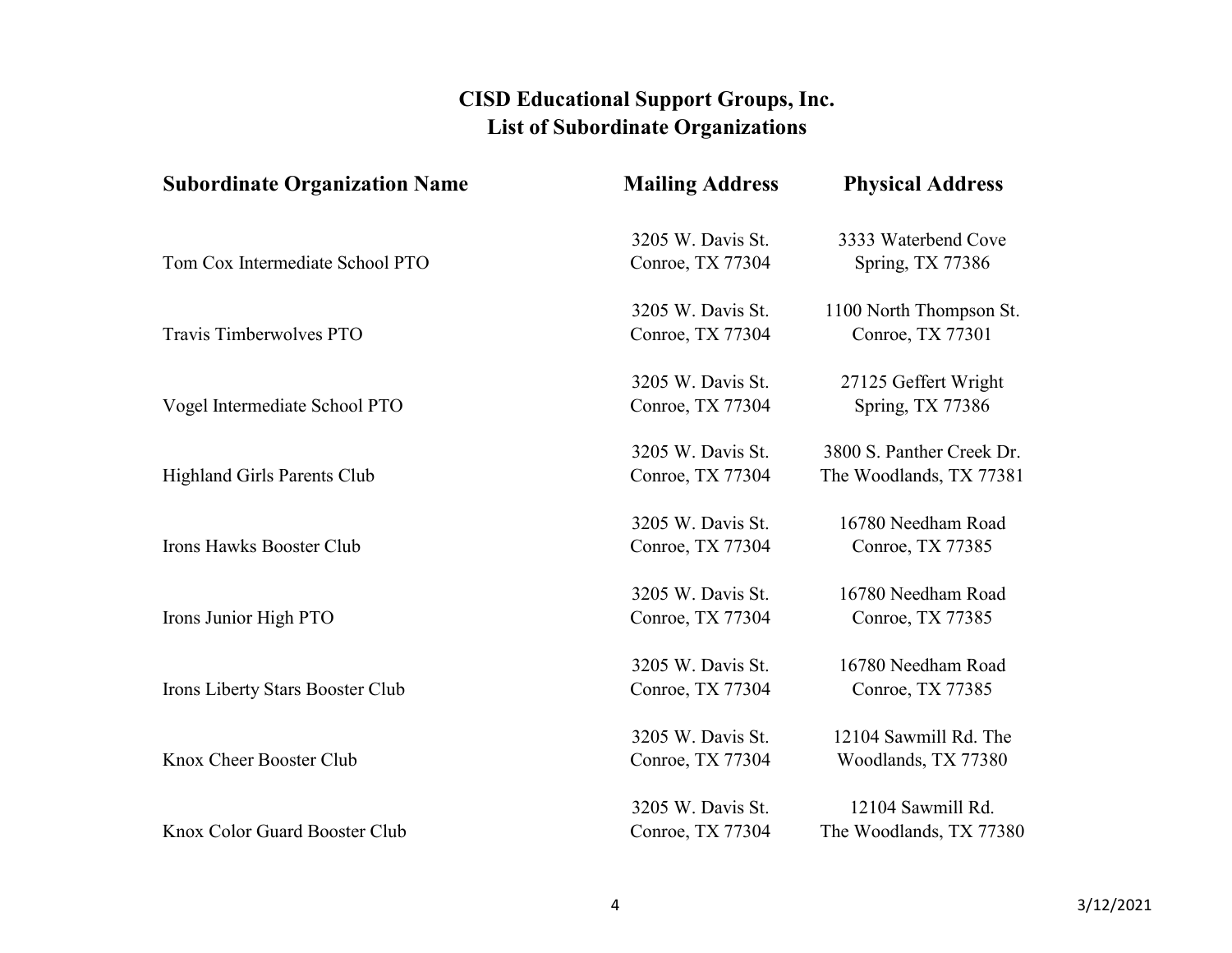| <b>Subordinate Organization Name</b>                 | <b>Mailing Address</b> | <b>Physical Address</b>   |
|------------------------------------------------------|------------------------|---------------------------|
|                                                      | 3205 W. Davis St.      | 12104 Sawmill Rd.         |
| Knox Gingham Girls Board                             | Conroe, TX 77304       | The Woodlands, TX 77380   |
|                                                      | 3205 W. Davis St.      | 12104 Sawmill Rd.         |
| Knox Lady Knights Athletic Booster Club (KLKABC)     | Conroe, TX 77304       | The Woodlands, TX 77380   |
|                                                      | 3205 W. Davis St.      | 3800 S. Panther Creek Dr. |
| McCullough Junior High School PTO                    | Conroe, TX 77304       | The Woodlands, TX 77381   |
|                                                      | 3205 W. Davis St.      | 13475 FM 1485 Rd.         |
| <b>MJH Cheer Booster Club</b>                        | Conroe, TX 77304       | Conroe, TX 77306          |
|                                                      | 3205 W. Davis St.      | 13475 FM 1485 Rd.         |
| Moorhead Junior High Dazzler Drill Team Booster Club | Conroe, TX 77304       | Conroe, TX 77306          |
|                                                      | 3205 W. Davis St.      | 13475 FM 1485 Rd.         |
| Moorhead Junior High PTO                             | Conroe, TX 77304       | Conroe, TX 77306          |
|                                                      | 3205 W. Davis St.      | 12104 Sawmill Rd.         |
| Neal Knox Jr High School Parent Teacher Organization | Conroe, TX 77304       | The Woodlands, TX 77380   |
|                                                      | 3205 W. Davis St.      | 3515 Waterbend Cove       |
| Orange Pride Booster Club                            | Conroe, TX 77304       | Spring, TX 77386          |
|                                                      | 3205 W. Davis St.      | 1895 Longmire Rd          |
| Peet Junior High PTO                                 | Conroe, TX 77304       | Conroe, TX 77304          |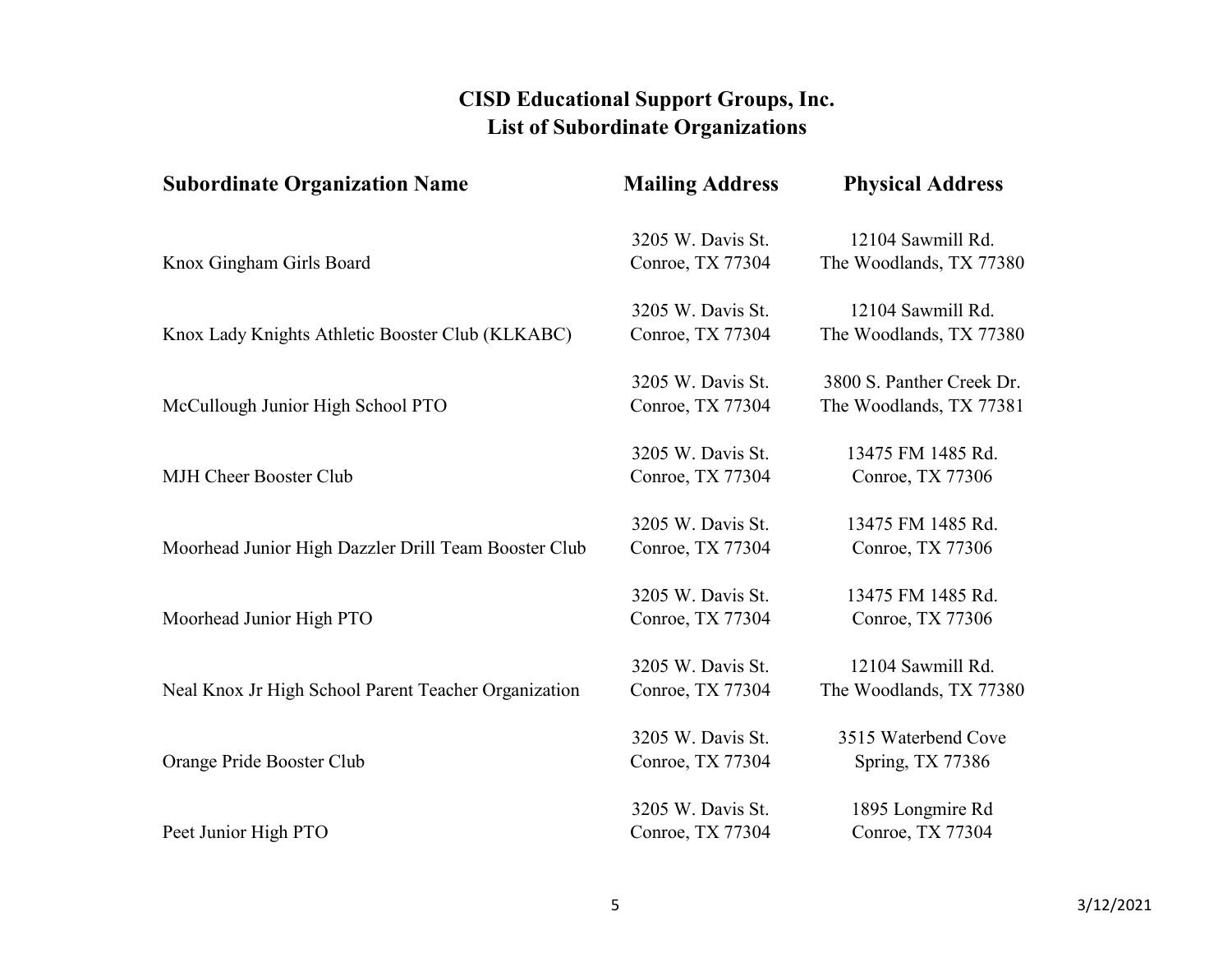| <b>Subordinate Organization Name</b>     | <b>Mailing Address</b>                | <b>Physical Address</b>               |
|------------------------------------------|---------------------------------------|---------------------------------------|
|                                          | 3205 W. Davis St.                     | 3515 Waterbend Cove                   |
| York JH Cheer Booster Club               | Conroe, TX 77304                      | Spring, TX 77386                      |
|                                          | 3205 W. Davis St.                     | 3515 Waterbend Cove                   |
| York Junior High Champions Club          | Conroe, TX 77304                      | Spring, TX 77386                      |
|                                          | 3205 W. Davis St.                     | 3515 Waterbend Cove                   |
| York Junior High School PTO              | Conroe, TX 77304                      | Spring, TX 77386                      |
|                                          | 3205 W. Davis St.                     | 3200 W. Davis St.                     |
| C.A.P.-Conroe Academy Parents            | Conroe, TX 77304                      | Conroe, TX 77304                      |
|                                          | 3205 W. Davis St.                     | 13470 FM 1485 Rd.                     |
| Caney Creek Boys Basketball Booster Club | Conroe, TX 77304                      | Conroe, TX 77306                      |
|                                          | 3205 W. Davis St.                     | 13470 FM 1485 Rd.                     |
| <b>Caney Creek Cheer Booster Club</b>    | Conroe, TX 77304                      | Conroe, TX 77306                      |
|                                          | 3205 W. Davis St.                     | 13470 FM 1485 Rd.                     |
| <b>Caney Creek Football Booster Club</b> | Conroe, TX 77304                      | Conroe, TX 77306                      |
|                                          | 3205 W. Davis St.                     | 13470 FM 1485 Rd.                     |
| Caney Creek High School Baseball Booster | Conroe, TX 77304                      | Conroe, TX 77306                      |
|                                          |                                       |                                       |
| Caney Creek High School Choir Boosters   | 3205 W. Davis St.<br>Conroe, TX 77304 | 13470 FM 1485 Rd.<br>Conroe, TX 77306 |
|                                          |                                       |                                       |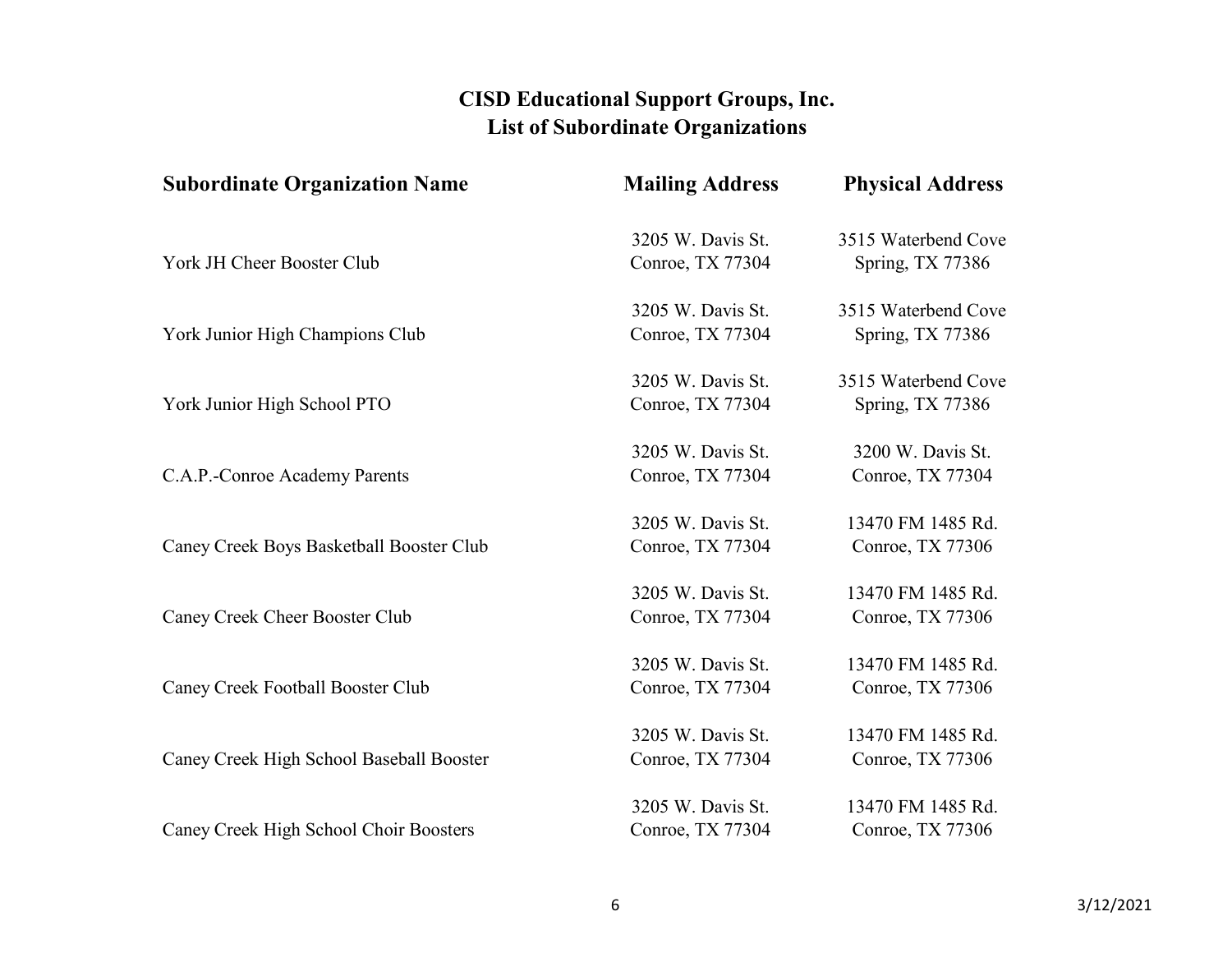| <b>Subordinate Organization Name</b>       | <b>Mailing Address</b> | <b>Physical Address</b> |
|--------------------------------------------|------------------------|-------------------------|
|                                            | 3205 W. Davis St.      | 13470 FM 1485 Rd.       |
| Caney Creek High School JROTC Booster Club | Conroe, TX 77304       | Conroe, TX 77306        |
|                                            | 3205 W. Davis St.      | 13470 FM 1485 Rd.       |
| Caney Creek High School PTO                | Conroe, TX 77304       | Conroe, TX 77306        |
|                                            | 3205 W. Davis St.      | 13470 FM 1485 Rd.       |
| Caney Creek HS Orchestra Booster Club      | Conroe, TX 77304       | Conroe, TX 77306        |
|                                            | 3205 W. Davis St.      | 3701 College Park Drive |
| Cavalier Boys Soccer Booster Club          | Conroe, TX 77304       | The Woodlands, TX 77384 |
|                                            | 3205 W. Davis St.      | 3701 College Park Drive |
| Cavalier Choir Booster Club                | Conroe, TX 77304       | The Woodlands, TX 77384 |
|                                            | 3205 W. Davis St.      | 3701 College Park Drive |
| <b>Cavalier Orchestra Boosters</b>         | Conroe, TX 77304       | The Woodlands, TX 77384 |
|                                            | 3205 W. Davis St.      | 13470 FM 1485 Rd.       |
| <b>CCHS</b> Operation Graduation           | Conroe, TX 77304       | Conroe, TX 77306        |
|                                            | 3205 W. Davis St.      | 3200 W. Davis St.       |
| CHS Cheerleaders Booster Club              | Conroe, TX 77304       | Conroe, TX 77304        |
|                                            | 3205 W. Davis St.      | 3200 W. Davis St.       |
| CHS Conroe Tiger Football Booster Club     | Conroe, TX 77304       | Conroe, TX 77304        |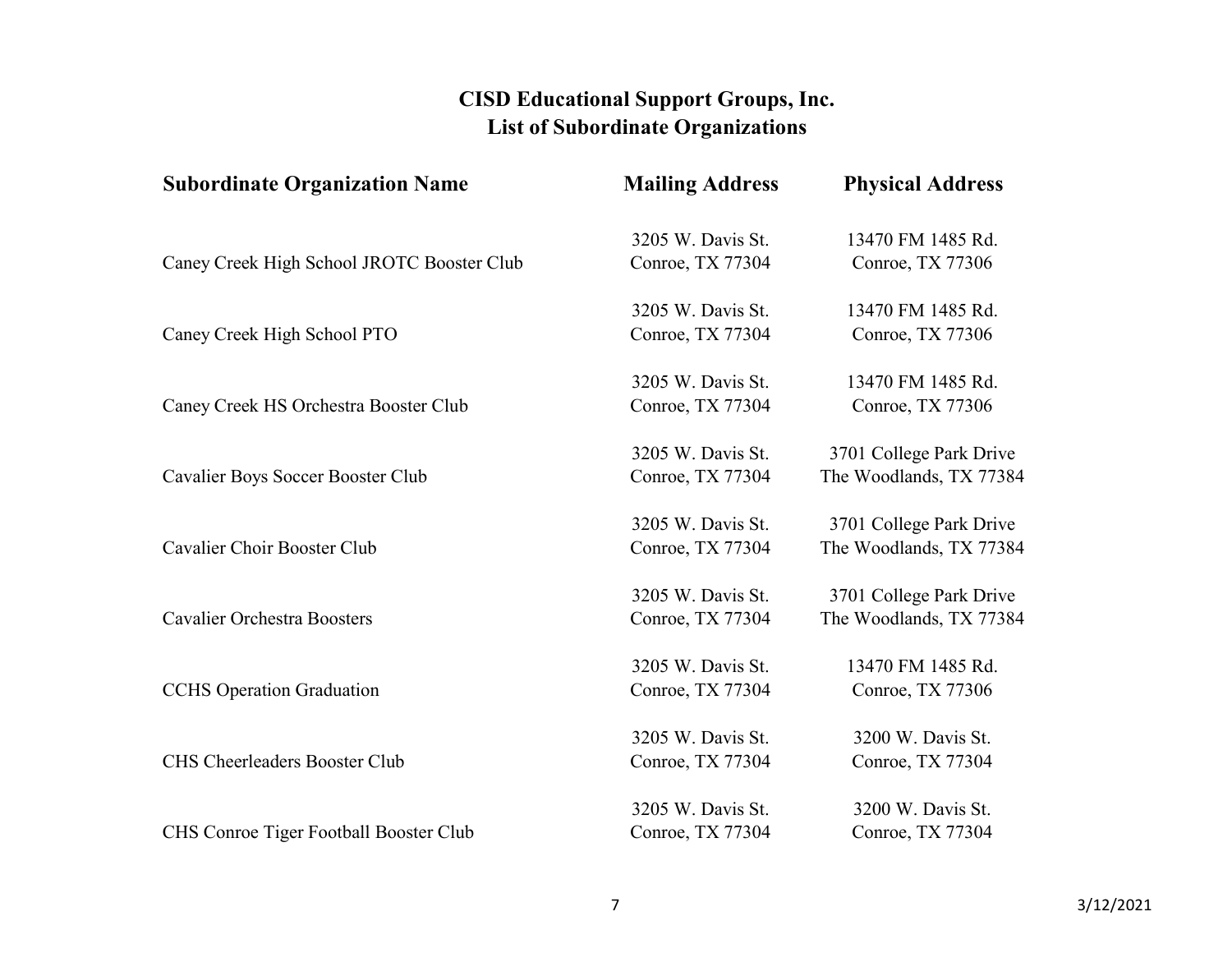| <b>Subordinate Organization Name</b>                | <b>Mailing Address</b> | <b>Physical Address</b> |
|-----------------------------------------------------|------------------------|-------------------------|
|                                                     | 3205 W. Davis St.      | 3200 W. Davis St.       |
| CHS Girls' Soccer Booster Club                      | Conroe, TX 77304       | Conroe, TX 77304        |
|                                                     | 3206 W. Davis St.      | 3201 W. Davis St.       |
| <b>CHS</b> Operation Graduation                     | Conroe, TX 77304       | Conroe, TX 77304        |
|                                                     | 3205 W. Davis St.      | 3200 W. Davis St.       |
| <b>Conroe FFA Booster Club</b>                      | Conroe, TX 77304       | Conroe, TX 77304        |
|                                                     | 3205 W. Davis St.      | 3200 W. Davis St.       |
| Conroe High School Bass Fishing Team Parent Booster | Conroe, TX 77304       | Conroe, TX 77304        |
|                                                     | 3205 W. Davis St.      | 3200 W. Davis St.       |
| Conroe High School Boys Soccer Booster Club         | Conroe, TX 77304       | Conroe, TX 77304        |
|                                                     | 3205 W. Davis St.      | 3200 W. Davis St.       |
| Conroe High School PTO                              | Conroe, TX 77304       | Conroe, TX 77304        |
|                                                     | 3205 W. Davis St.      | 3200 W. Davis St.       |
| Conroe High School Running Booster Club             | Conroe, TX 77304       | Conroe, TX 77304        |
|                                                     | 3205 W. Davis St.      | 3200 W. Davis St.       |
| Conroe High School Wrestling Booster Club           | Conroe, TX 77304       | Conroe, TX 77304        |
|                                                     | 3205 W. Davis St.      | 3200 W. Davis St.       |
| Conroe Hoops Booster Club                           | Conroe, TX 77304       | Conroe, TX 77304        |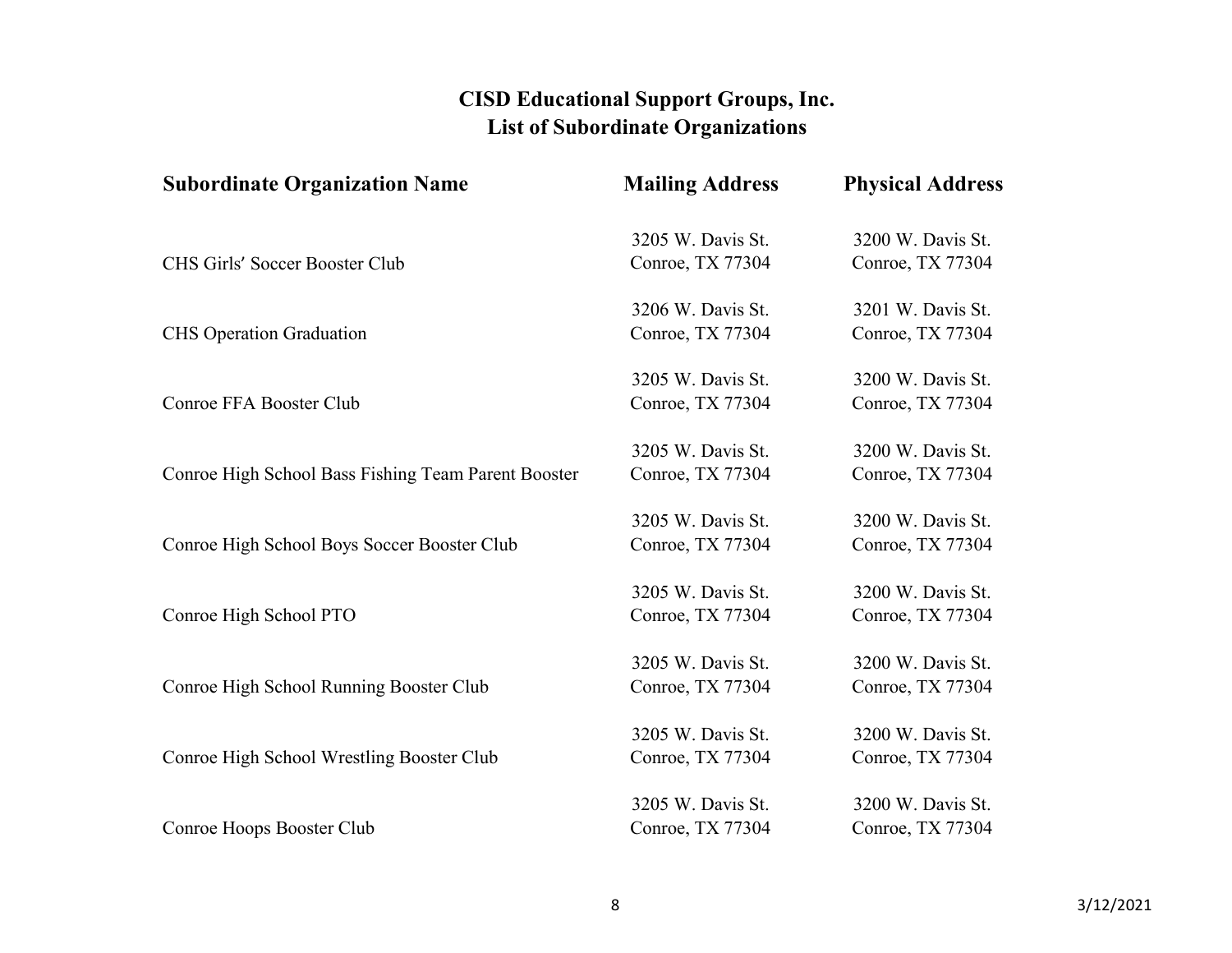| <b>Subordinate Organization Name</b>         | <b>Mailing Address</b> | <b>Physical Address</b> |
|----------------------------------------------|------------------------|-------------------------|
|                                              | 3205 W. Davis St.      | 3200 W. Davis St.       |
| Conroe HS Orchestra Booster Club             | Conroe, TX 77304       | Conroe, TX 77304        |
|                                              | 3205 W. Davis St.      | 3200 W. Davis St.       |
| Conroe HS Softball Booster Club              | Conroe, TX 77304       | Conroe, TX 77304        |
|                                              | 3205 W. Davis St.      | 3200 W. Davis St.       |
| Conroe HS Volleyball Booster Club            | Conroe, TX 77304       | Conroe, TX 77304        |
|                                              | 3206 W. Davis St.      | 3201 W. Davis St.       |
| Conroe Swim Team Booster Club                | Conroe, TX 77304       | Conroe, TX 77304        |
|                                              | 3205 W. Davis St.      | 3200 W. Davis St.       |
| <b>Conroe Tigers Baseball Booster Club</b>   | Conroe, TX 77304       | Conroe, TX 77304        |
|                                              | 3205 W. Davis St.      | 3701 College Park Drive |
| <b>CP Tennis Booster Club</b>                | Conroe, TX 77304       | The Woodlands, TX 77384 |
|                                              | 3205 W. Davis St.      | 4800 Riley Fuzzel Road  |
| <b>GOHS Swim and Dive Booster Club</b>       | Conroe, TX 77304       | Spring, TX 77386        |
|                                              | 3205 W. Davis St.      | 4800 Riley Fuzzel Road  |
| <b>Grand Oaks Cross Country Booster Club</b> | Conroe, TX 77304       | Spring, TX 77386        |
|                                              | 3205 W. Davis St.      | 4800 Riley Fuzzel Road  |
| <b>Grand Oaks GBB Club</b>                   | Conroe, TX 77304       | Spring, TX 77386        |
|                                              |                        |                         |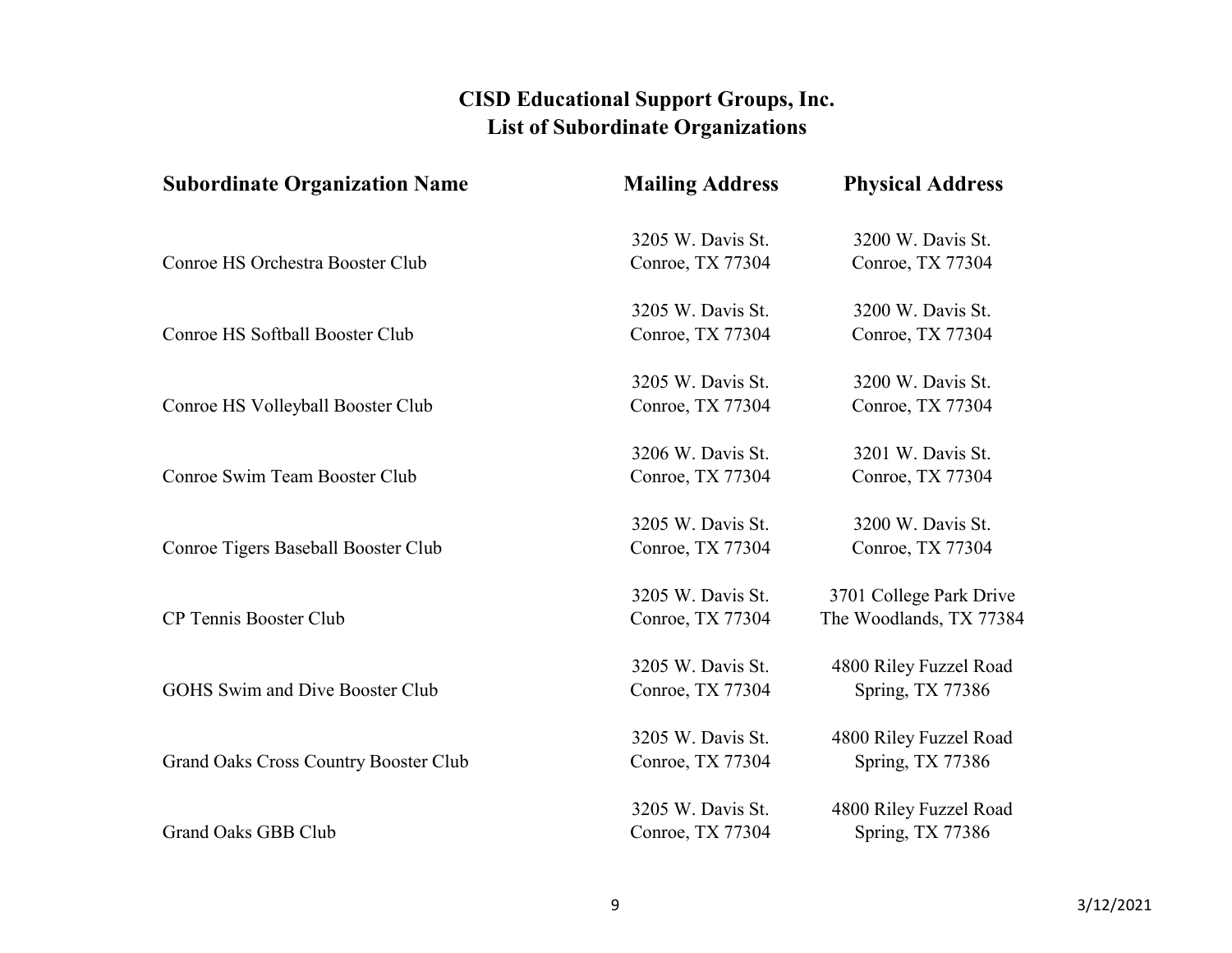| <b>Subordinate Organization Name</b>                 | <b>Mailing Address</b>                | <b>Physical Address</b>                    |
|------------------------------------------------------|---------------------------------------|--------------------------------------------|
| Grand Oaks High School Athletic Trainer Booster Club | 3205 W. Davis St.<br>Conroe, TX 77304 | 4800 Riley Fuzzel Road<br>Spring, TX 77386 |
|                                                      |                                       |                                            |
| Grand Oaks High School Baseball Booster Club         | 3205 W. Davis St.<br>Conroe, TX 77304 | 4800 Riley Fuzzel Road<br>Spring, TX 77386 |
|                                                      | 3205 W. Davis St.                     | 4800 Riley Fuzzel Road                     |
| Grand Oaks High School Boys Basketball Booster Club  | Conroe, TX 77304                      | Spring, TX 77386                           |
|                                                      | 3205 W. Davis St.                     | 4800 Riley Fuzzel Road                     |
| Grand Oaks High School Boys Soccer Boster Club       | Conroe, TX 77304                      | Spring, TX 77386                           |
|                                                      | 3205 W. Davis St.                     | 4800 Riley Fuzzel Road                     |
| Grand Oaks High School Cheer Booster Club            | Conroe, TX 77304                      | Spring, TX 77386                           |
| Grand Oaks High School Choir Booster Club            | 3205 W. Davis St.<br>Conroe, TX 77304 | 4800 Riley Fuzzel Road<br>Spring, TX 77386 |
|                                                      | 3205 W. Davis St.                     | 4800 Riley Fuzzel Road                     |
| Grand Oaks High School FFA Booster                   | Conroe, TX 77304                      | Spring, TX 77386                           |
| Grand Oaks High School Football Booster Club         | 3205 W. Davis St.<br>Conroe, TX 77304 | 4800 Riley Fuzzel Road<br>Spring, TX 77386 |
| Grand Oaks High School Golf Booster Club             | 3205 W. Davis St.<br>Conroe, TX 77304 | 4800 Riley Fuzzel Road<br>Spring, TX 77386 |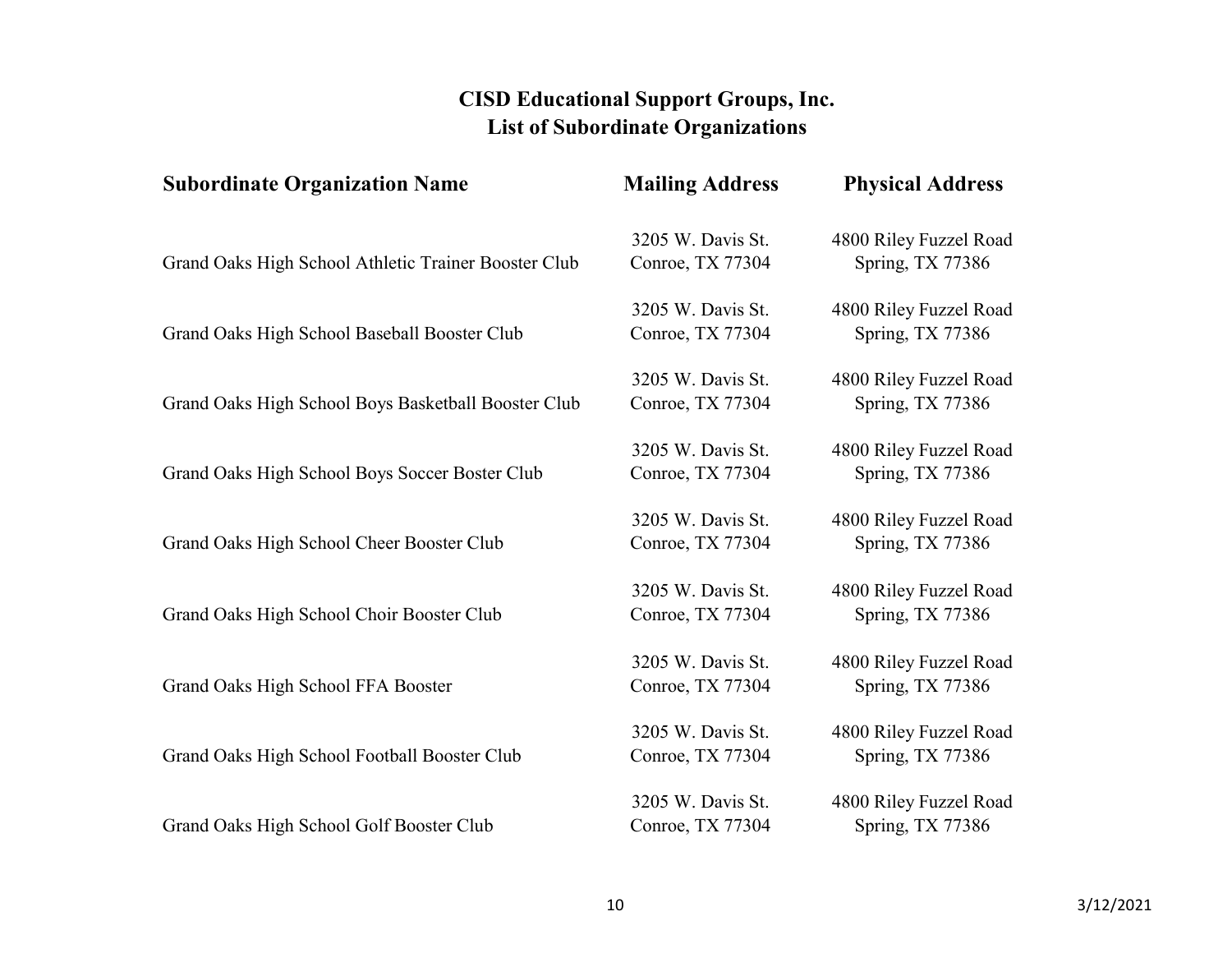| <b>Subordinate Organization Name</b>         | <b>Mailing Address</b> | <b>Physical Address</b> |
|----------------------------------------------|------------------------|-------------------------|
|                                              | 3205 W. Davis St.      | 4800 Riley Fuzzel Road  |
| Grand Oaks High School PTO                   | Conroe, TX 77304       | Spring, TX 77386        |
|                                              | 3205 W. Davis St.      | 4800 Riley Fuzzel Road  |
| Grand Oaks High School Softball Booster Club | Conroe, TX 77304       | Spring, TX 77386        |
|                                              | 3205 W. Davis St.      | 4800 Riley Fuzzel Road  |
| Grand Oaks High School Tennis Booster Club   | Conroe, TX 77304       | Spring, TX 77386        |
|                                              | 3205 W. Davis St.      | 4800 Riley Fuzzel Road  |
| <b>Grand Oaks Theatre Booster Club</b>       | Conroe, TX 77304       | Spring, TX 77386        |
|                                              | 3205 W. Davis St.      | 4800 Riley Fuzzel Road  |
| Grand Oaks HS Girls Soccer Booster Club      | Conroe, TX 77304       | Spring, TX 77386        |
|                                              | 3205 W. Davis St.      | 4800 Riley Fuzzel Road  |
| Grand Oaks Orchestra Booster Club            | Conroe, TX 77304       | Spring, TX 77386        |
|                                              | 3205 W. Davis St.      | 4800 Riley Fuzzel Road  |
| Grand Oaks Volleyball Booster Club           | Conroe, TX 77304       | Spring, TX 77386        |
|                                              | 3205 W. Davis St.      | 4800 Riley Fuzzel Road  |
| <b>Grand Oaks Wrestling Booster Club</b>     | Conroe, TX 77304       | Spring, TX 77386        |
|                                              | 3205 W. Davis St.      | 3701 College Park Drive |
| Lady Cavalier Diamond Club                   | Conroe, TX 77304       | The Woodlands, TX 77384 |
|                                              |                        |                         |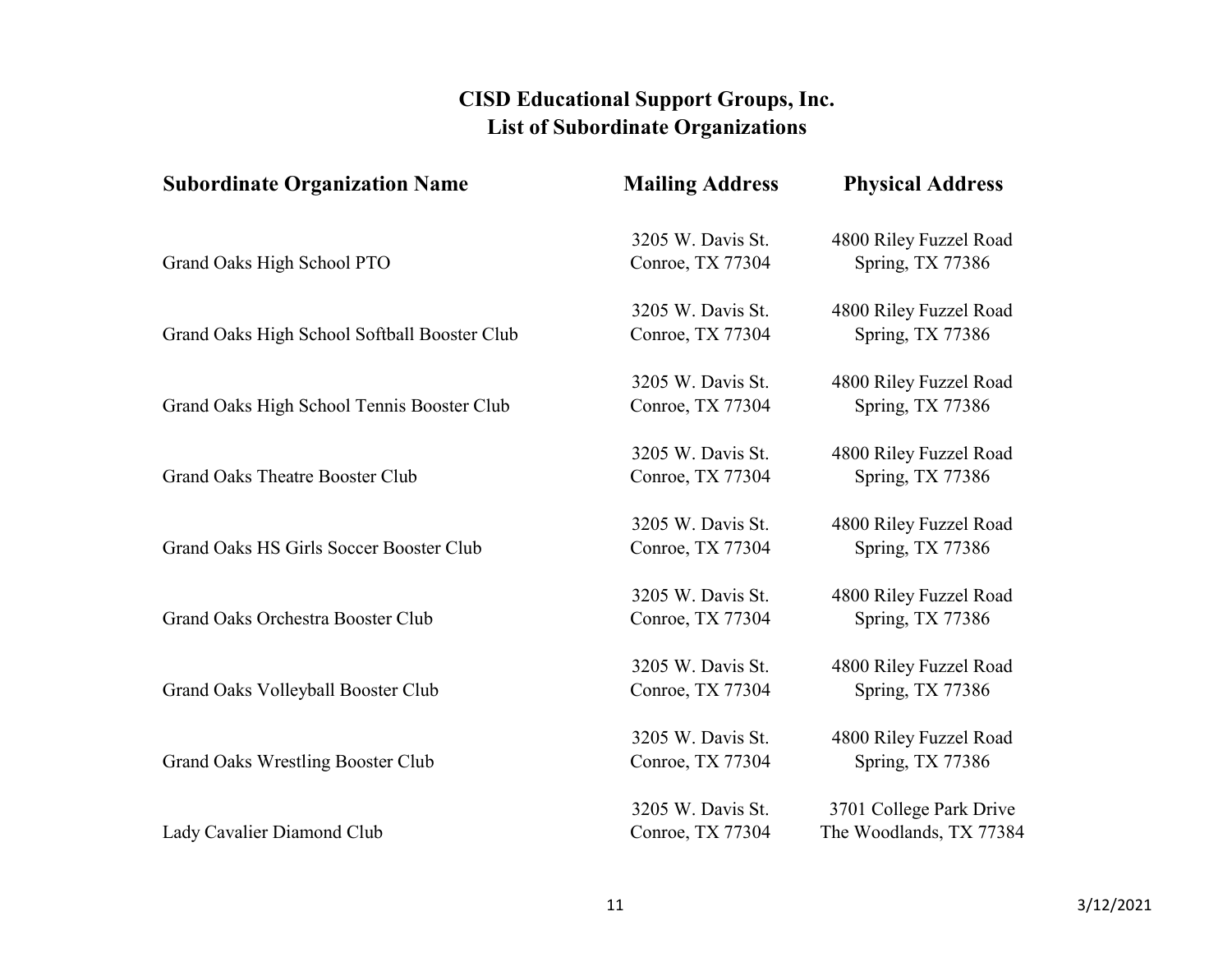| <b>Subordinate Organization Name</b>                  | <b>Mailing Address</b> | <b>Physical Address</b>     |
|-------------------------------------------------------|------------------------|-----------------------------|
|                                                       | 3205 W. Davis St.      | 3701 College Park Drive     |
| Lady Cavaliers' Soccer Booster Club                   | Conroe, TX 77304       | The Woodlands, TX 77384     |
|                                                       | 3205 W. Davis St.      | 6101 Research Forest Drive  |
| Lady Highlander Soccer Booster Club                   | Conroe, TX 77304       | The Woodlands, TX 77381     |
|                                                       | 3205 W. Davis St.      | 27330 Oak Ridge School Road |
| Oak Ridge Air Force JROTC Boosters                    | Conroe, TX 77304       | Conroe, TX 77385            |
|                                                       | 3205 W. Davis St.      | 27330 Oak Ridge School Road |
| Oak Ridge Cheer Booster Club                          | Conroe, TX 77304       | Conroe, TX 77385            |
|                                                       | 3205 W. Davis St.      | 330 Rayford Road, Box 157   |
| Oak Ridge FFA Booster Club                            | Conroe, TX 77304       | Spring, TX 77386            |
|                                                       | 3205 W. Davis St.      | 27330 Oak Ridge School Road |
| Oak Ridge High School Operation Graduation            | Conroe, TX 77304       | Conroe, TX 77385            |
|                                                       | 3205 W. Davis St.      | 27330 Oak Ridge School Road |
| Oak Ridge High School PTO                             | Conroe, TX 77304       | Conroe, TX 77385            |
|                                                       | 3205 W. Davis St.      | 27330 Oak Ridge School Road |
| Oak Ridge Liberty Belles Booster Club                 | Conroe, TX 77304       | Conroe, TX 77385            |
| Parents of the Academy for Careers in Engineering and | 3205 W. Davis St.      | 27330 Oak Ridge School Road |
| Science (PACES)                                       | Conroe, TX 77304       | Conroe, TX 77385            |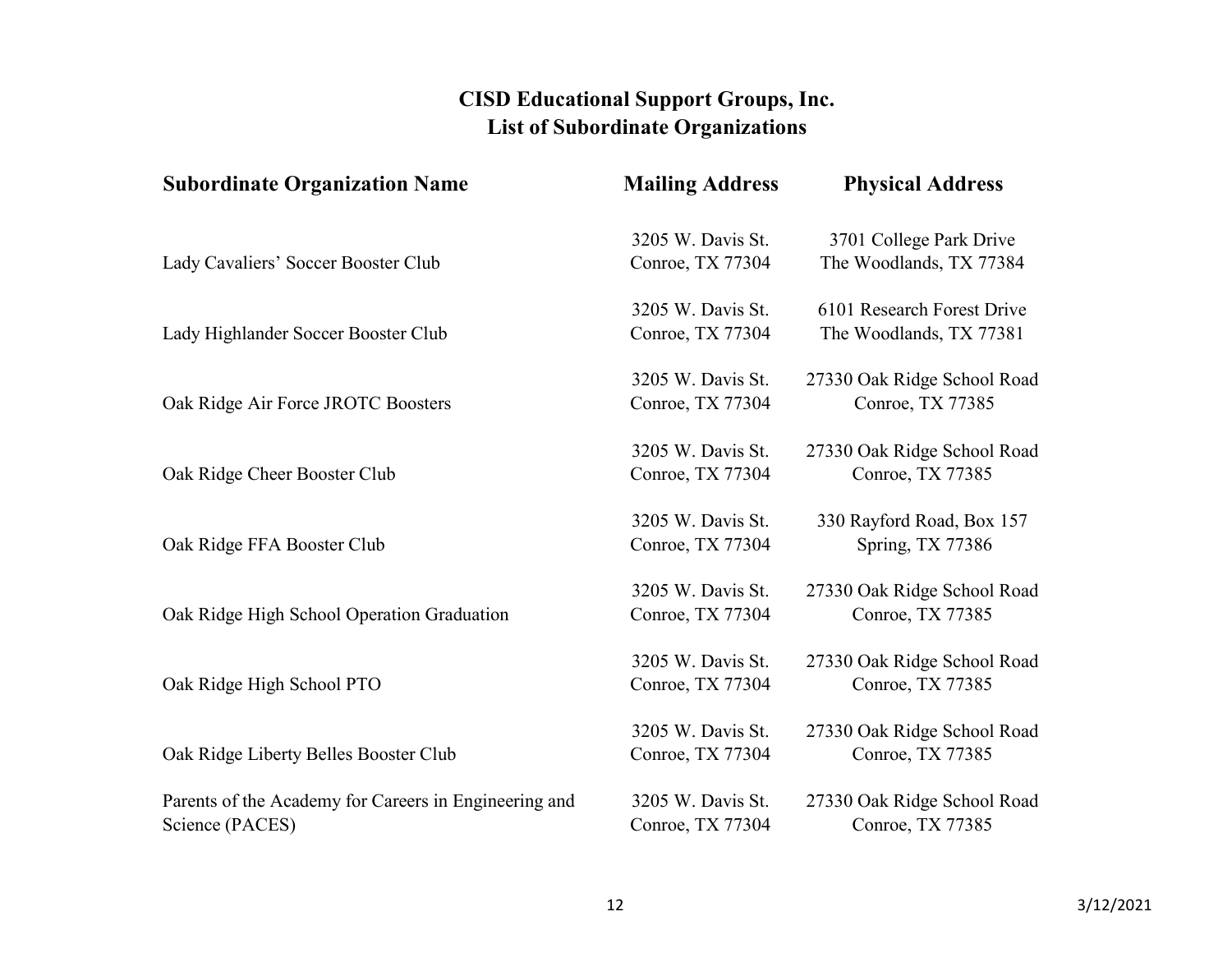| <b>Subordinate Organization Name</b>                | <b>Mailing Address</b> | <b>Physical Address</b>    |
|-----------------------------------------------------|------------------------|----------------------------|
|                                                     | 3205 W. Davis St.      | 4800 Riley Fuzzel Road     |
| Royal Pride Booster Club                            | Conroe, TX 77304       | Spring, TX 77386           |
|                                                     | 3205 W. Davis St.      | 3701 College Park Drive    |
| Running Lady Cavaliers Booster Club                 | Conroe, TX 77304       | The Woodlands, TX 77384    |
|                                                     | 3205 W. Davis St.      | 6101 Research Forest Drive |
| The Anne Marie Hopkins Art Alliance                 | Conroe, TX 77304       | The Woodlands, TX 77381    |
|                                                     | 3205 W. Davis St.      | 3701 College Park Drive    |
| The College Park Tip Off Club                       | Conroe, TX 77304       | The Woodlands, TX 77384    |
|                                                     | 3205 W. Davis St.      | 6101 Research Forest Drive |
| The Woodlands High School Boys Soccer Booster Club  | Conroe, TX 77304       | The Woodlands, TX 77381    |
|                                                     | 3205 W. Davis St.      | 6101 Research Forest Drive |
| The Woodlands High School Cheerleaders Parents Club | Conroe, TX 77304       | The Woodlands, TX 77381    |
|                                                     | 3205 W. Davis St.      | 6101 Research Forest Drive |
| The Woodlands High School PTO                       | Conroe, TX 77304       | The Woodlands, TX 77381    |
| The Woodlands High School                           | 3205 W. Davis St.      | 6101 Research Forest Drive |
| Bass Fishing Team Booster Club                      | Conroe, TX 77304       | The Woodlands, TX 77381    |
|                                                     | 3205 W. Davis St.      | 3200 W. Davis St.          |
| Tigerette Basketball Booster Club                   | Conroe, TX 77304       | Conroe, TX 77304           |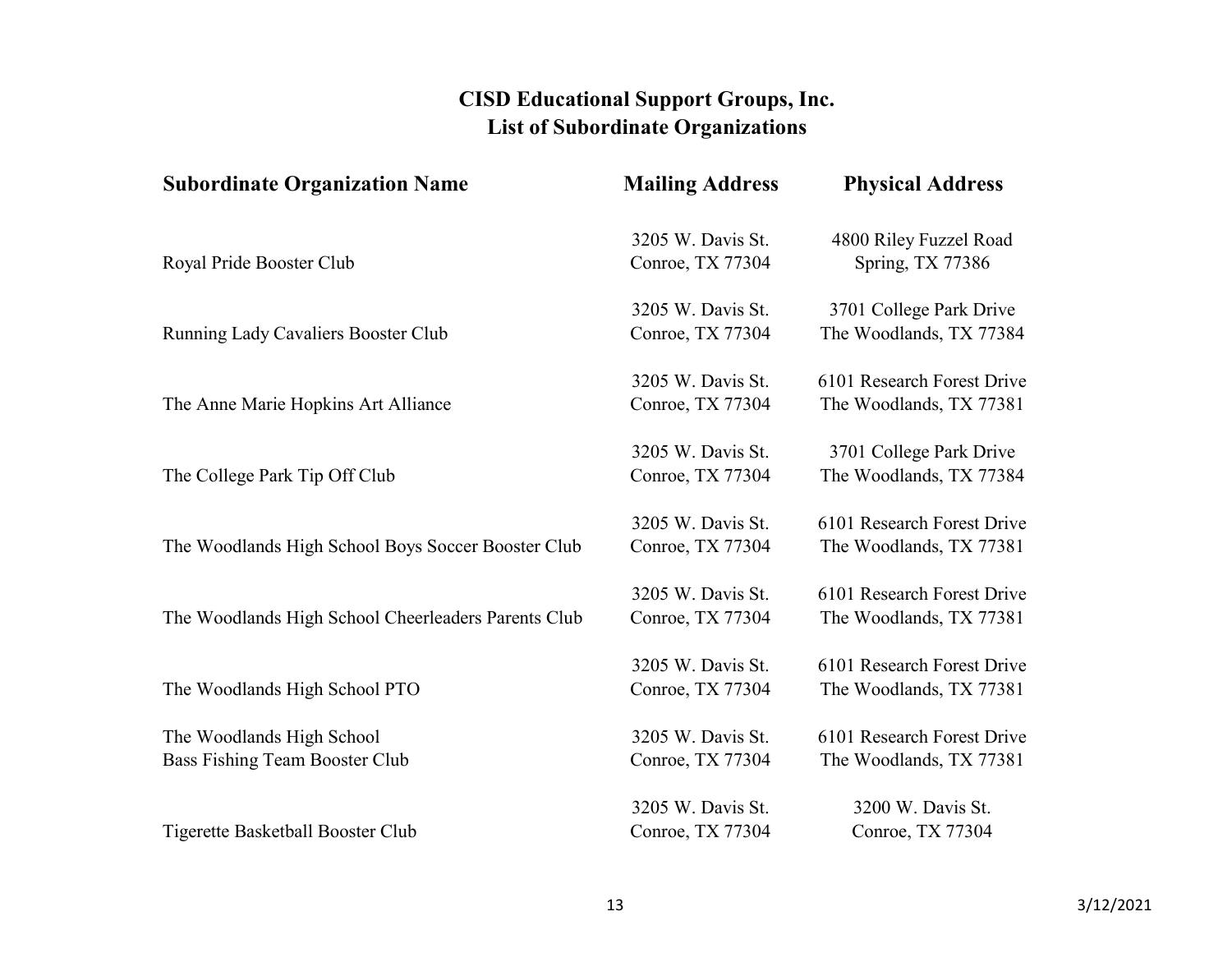| <b>Subordinate Organization Name</b>       | <b>Mailing Address</b> | <b>Physical Address</b>    |
|--------------------------------------------|------------------------|----------------------------|
|                                            | 3205 W. Davis St.      | 3701 College Park Drive    |
| <b>TWCP Cavalier Robotics Booster Club</b> | Conroe, TX 77304       | The Woodlands, TX 77384    |
|                                            | 3205 W. Davis St.      | 3701 College Park Drive    |
| <b>TWCP Fishing Team Booster Club</b>      | Conroe, TX 77304       | The Woodlands, TX 77384    |
|                                            | 3205 W. Davis St.      | 3701 College Park Drive    |
| <b>TWCP JROTC Booster Club</b>             | Conroe, TX 77304       | The Woodlands, TX 77384    |
|                                            | 3205 W. Davis St.      | 3701 College Park Drive    |
| <b>TWCP Running Cavaliers Booster Club</b> | Conroe, TX 77304       | The Woodlands, TX 77384    |
|                                            | 3205 W. Davis St.      | 3701 College Park Drive    |
| TWCP Swimming & Diving Booster Club        | Conroe, TX 77304       | The Woodlands, TX 77384    |
|                                            | 3205 W. Davis St.      | 6101 Research Forest Drive |
| <b>TWHS AFJROTC Booster Club</b>           | Conroe, TX 77304       | The Woodlands, TX 77381    |
|                                            | 3205 W. Davis St.      | 6101 Research Forest Drive |
| <b>TWHS Powerlifting Booster Club</b>      | Conroe, TX 77304       | The Woodlands, TX 77381    |
|                                            | 3205 W. Davis St.      | 6101 Research Forest Drive |
| TWHS Speech and Debate Booster Club        | Conroe, TX 77304       | The Woodlands, TX 77381    |
|                                            | 3205 W. Davis St.      | 6101 Research Forest Drive |
| <b>TWHS Theater Booster Club</b>           | Conroe, TX 77304       | The Woodlands, TX 77381    |